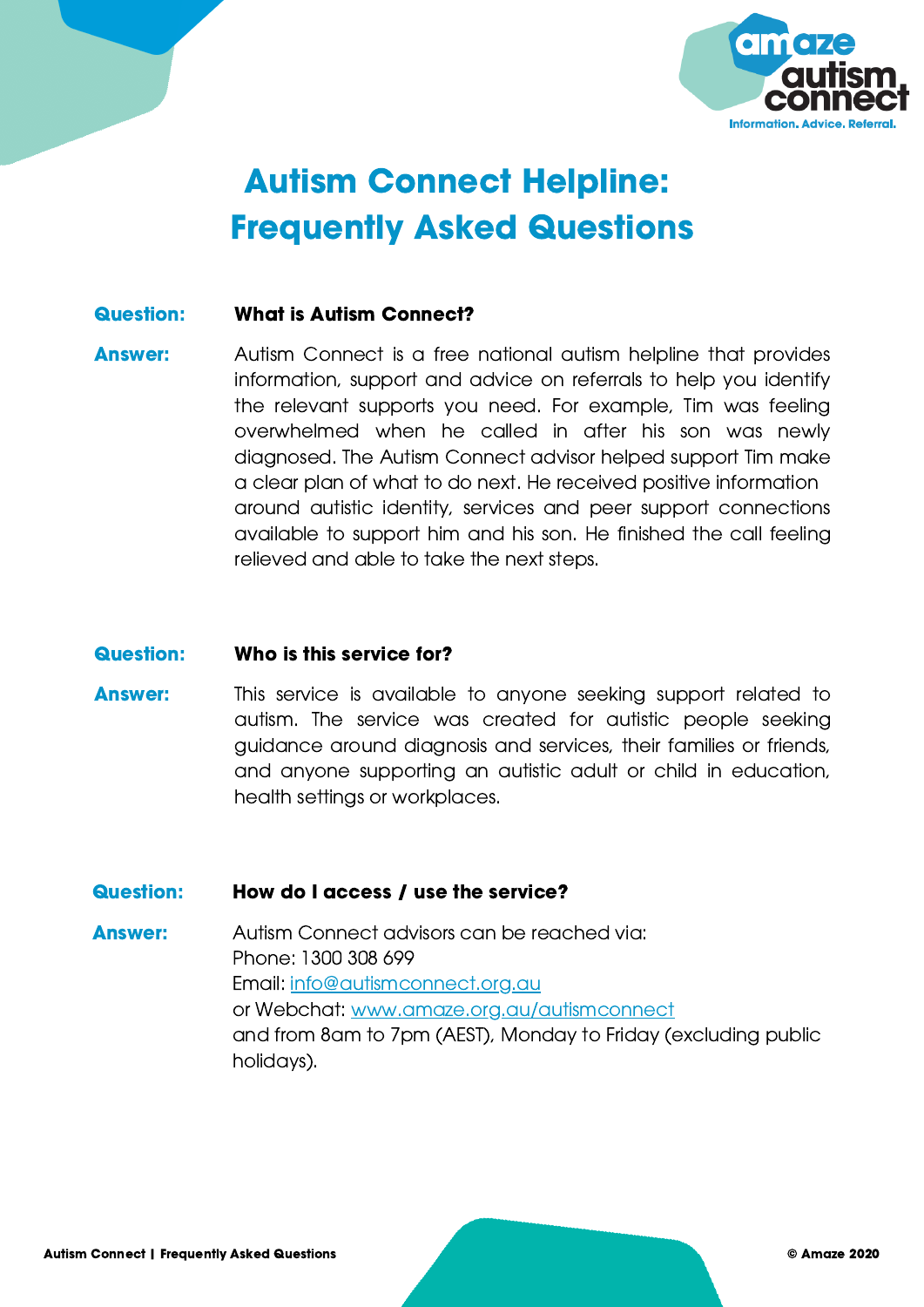## Question: Can Autism Connect provide me with counselling if I need it?

Answer: No. While our Advisors can provide some emotional support, Autism Connect is not a counselling service and it does not provide healthcare referrals. But we can give you information about how to access these services. If you are seeking counselling support, the Autism Connect advisors will be able to guide you on how to seek counselling or therapies that may work best for you.

## Question: Are my conversations with Autism Connect advisors confidential?

Answer: Yes. All conversations between you and Autism Connect advisors are confidential. We record and keep this confidential information for when you might call back in the future. This is so that you don't have to repeat some basic information to us. We do not share personal data with any third parties without your express consent. Our privacy policy and statement can be viewed on our website at [www.amaze.org.au](https://www.amaze.org.au/about-amaze/privacy-policy/#:~:text=Amaze%20respects%20the%20privacy%20of,that%20is%20provided%20to%20us.&text=clearly%20communicate%20the%20personal%20information%20handling%20practices%20of%20Amaze)

## Question: If I have spoken to an Autism Connect advisor I am comfortable with, can I call back to speak to the same person?

Answer: We have a team of Advisors with a broad range of backgrounds, specialties and lived experience. They work together to provide you with evidence based and the latest information. This means anyone you speak to will be there to help you. You may or may not reach a person you have spoken to before, or they may not be available for a call.

### Question: I thought Amaze already has a helpline. How is this different?

Answer: Amaze's helpline was previously known as the Autism Advisor service. It was only available in Victoria. Due to the positive impact of this service, it has now been funded to be Australia wide and renamed Autism Connect.